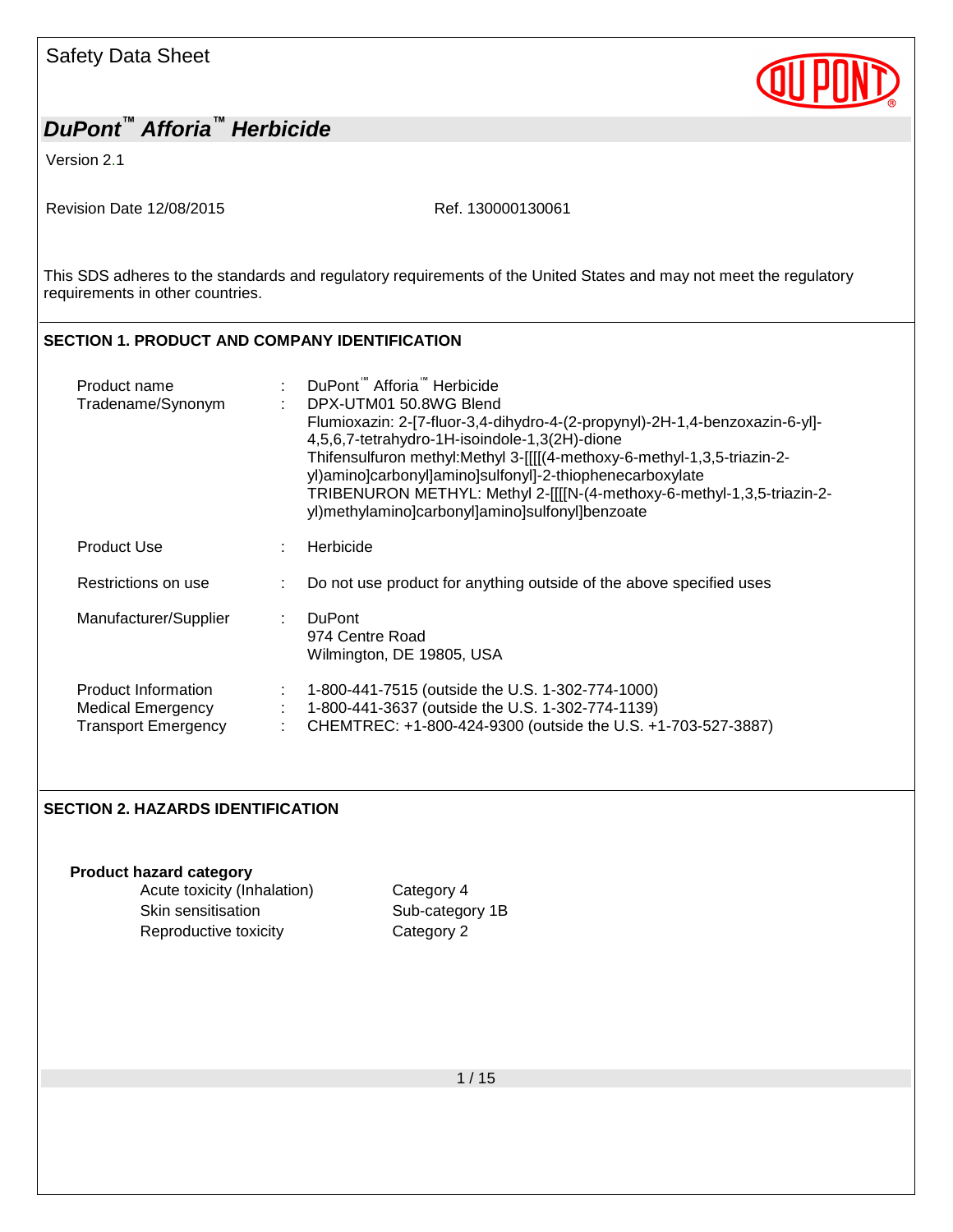Version 2.1

Revision Date 12/08/2015 Ref. 130000130061





Signal word : Warning

Harmful if inhaled.

Hazardous warnings : May cause an allergic skin reaction.

Hazardous prevention

measures

: Obtain special instructions before use. Do not handle until all safety precautions have been read and understood. Avoid breathing dust/ fume/ gas/ mist/ vapours/ spray. Use only outdoors or in a well-ventilated area. Contaminated work clothing should not be allowed out of the workplace. Wear protective gloves. Use personal protective equipment as required. IF ON SKIN: Wash with plenty of soap and water.

Suspected of damaging fertility or the unborn child.

IF INHALED: Remove victim to fresh air and keep at rest in a position comfortable for breathing.

IF exposed or concerned: Get medical advice/attention.

If skin irritation or rash occurs: Get medical advice/ attention.

Wash contaminated clothing before reuse.

Store locked up.

Dispose of contents/ container to an approved waste disposal plant.

**Other hazards**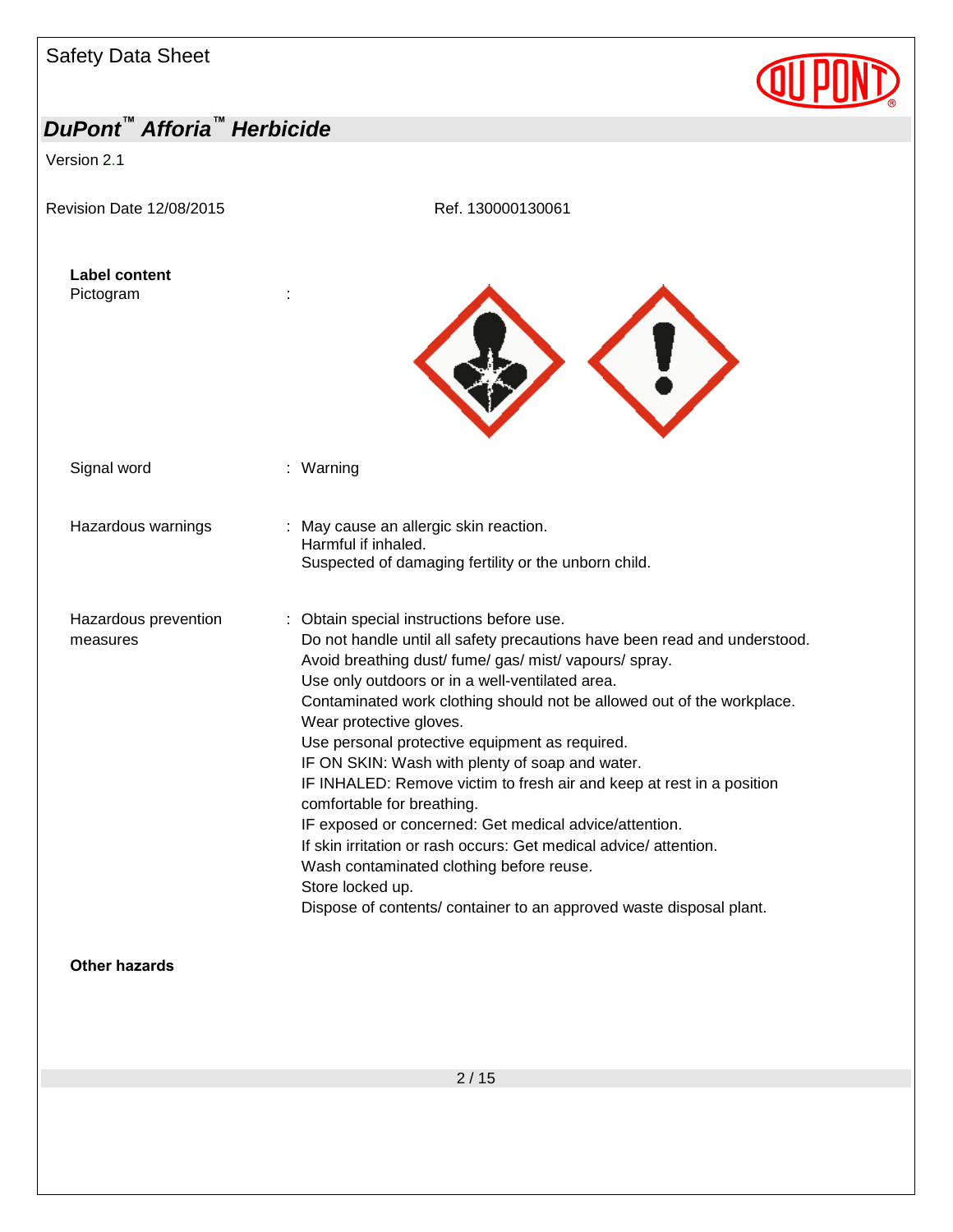

Version 2.1

Revision Date 12/08/2015 Ref. 130000130061

Information presented in Section 2 conforms to the requirements of the Occupational Safety and Health Administration (OSHA) Hazard Communication Standard of 2012. See Section 15 for applicable information conforming to the requirements of the Federal Insecticide Fungicide and Rodenticide Act (FIFRA), as required by the US Environmental Protection Agency (EPA), or by state Regulatory Agencies.

The following percentage of the mixture consists of ingredient(s) with unknown acute toxicity: 87.575 %

#### **SECTION 3. COMPOSITION/INFORMATION ON INGREDIENTS**

| Component                         | CAS-No.     | Concentration |
|-----------------------------------|-------------|---------------|
| Flumioxazin                       | 103361-09-7 | 40.8%         |
| Tribenuron methyl                 | 101200-48-0 | 5 %           |
| Thifensulfuron methyl             | 79277-27-3  | 5 %           |
| Sodium carbonate                  | 497-19-8    | $1 - 5%$      |
| Trisodium phosphate dodecahydrate | 10101-89-0  | $1 - 5%$      |
| Other Ingredients                 |             | 39.2 - 47.2 % |
|                                   |             |               |

The specific chemical identity and/or exact percentage (concentration) of composition has been withheld as a trade secret.

#### **SECTION 4. FIRST AID MEASURES**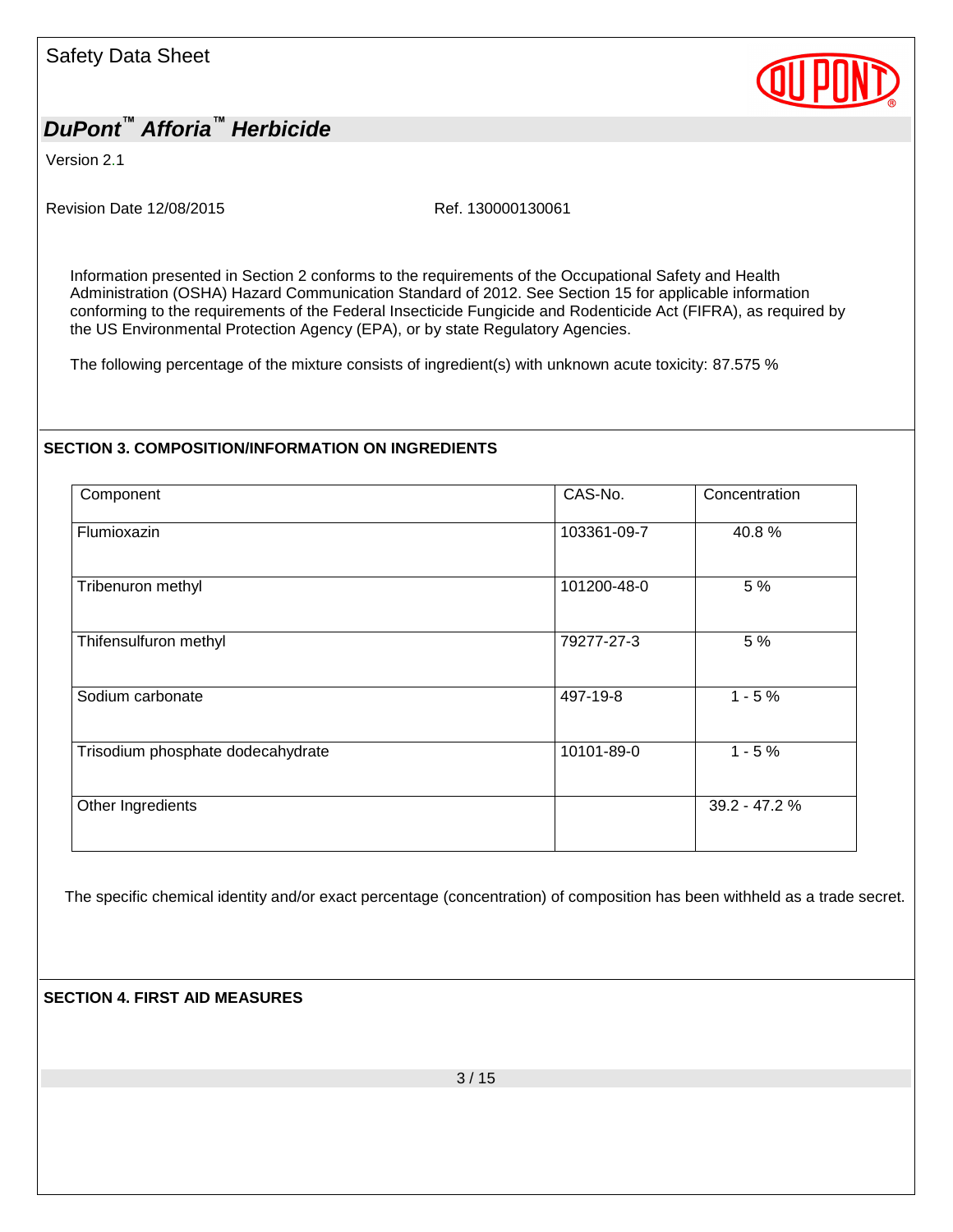Version 2.1



| Revision Date 12/08/2015                                                               | Ref. 130000130061                                                                                                                                                                                                                                                                                                                                                                                                                                                                                                                                                                                                                                                                                         |  |  |  |  |  |
|----------------------------------------------------------------------------------------|-----------------------------------------------------------------------------------------------------------------------------------------------------------------------------------------------------------------------------------------------------------------------------------------------------------------------------------------------------------------------------------------------------------------------------------------------------------------------------------------------------------------------------------------------------------------------------------------------------------------------------------------------------------------------------------------------------------|--|--|--|--|--|
| General advice                                                                         | : Information presented in Section 4 conforms to the requirements of the<br>Occupational Safety and Health Administration (OSHA) Hazard Communication<br>Standard of 2012. See Section 15 for applicable information conforming to the<br>requirements of the Federal Insecticide Fungicide and Rodenticide Act (FIFRA),<br>as required by the US Environmental Protection Agency (EPA), or by state<br>Regulatory Agencies.<br>For medical emergencies involving this product, call toll free 1-800-441-3637.<br>See Label for Additional Precautions and Directions for Use.<br>Have the product container or label with you when calling a poison control<br>center or doctor, or going for treatment. |  |  |  |  |  |
| Inhalation                                                                             | : Move to fresh air. If person is not breathing, call 911 or an ambulance, then<br>give artificial respiration, preferably mouth-to-mouth, if possible. Call a poison<br>control center or doctor for treatment advice.                                                                                                                                                                                                                                                                                                                                                                                                                                                                                   |  |  |  |  |  |
| Skin contact                                                                           | : Take off all contaminated clothing immediately. Rinse skin immediately with<br>plenty of water for 15-20 minutes. Call a poison control center or doctor for<br>treatment advice.                                                                                                                                                                                                                                                                                                                                                                                                                                                                                                                       |  |  |  |  |  |
| Eye contact                                                                            | : Hold eye open and rinse slowly and gently with water for 15-20 minutes.<br>Remove contact lenses, if present, after the first 5 minutes, then continue<br>rinsing eye. Call a poison control center or doctor for treatment advice.                                                                                                                                                                                                                                                                                                                                                                                                                                                                     |  |  |  |  |  |
| Ingestion                                                                              | : No specific intervention is indicated as the compound is not likely to be<br>hazardous. Consult a physician if necessary.                                                                                                                                                                                                                                                                                                                                                                                                                                                                                                                                                                               |  |  |  |  |  |
| Most important<br>symptoms/effects, acute<br>and delayed<br>Protection of first-aiders | : No applicable data available.<br>: No applicable data available.                                                                                                                                                                                                                                                                                                                                                                                                                                                                                                                                                                                                                                        |  |  |  |  |  |
| Notes to physician                                                                     | No applicable data available.                                                                                                                                                                                                                                                                                                                                                                                                                                                                                                                                                                                                                                                                             |  |  |  |  |  |

#### **SECTION 5. FIREFIGHTING MEASURES**

| Suitable extinguishing media      | : Water spray, Foam, Dry chemical, Carbon dioxide (CO2) |
|-----------------------------------|---------------------------------------------------------|
| Unsuitable extinguishing<br>media | : High volume water jet, (contamination risk)           |
| Specific hazards                  | : No applicable data available.                         |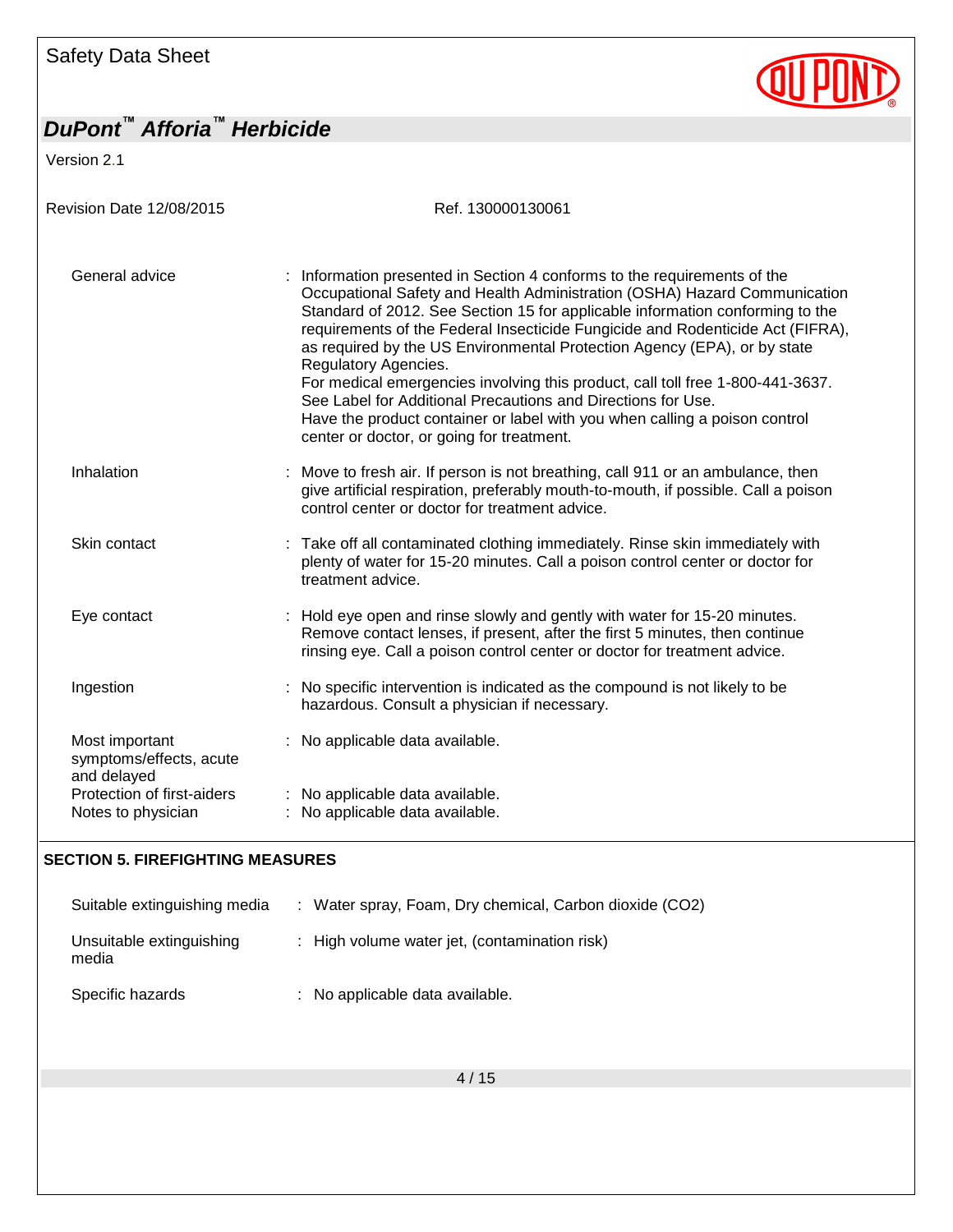Version 2.1

| Revision Date 12/08/2015                         | Ref. 130000130061                                                                                                                                                                                      |
|--------------------------------------------------|--------------------------------------------------------------------------------------------------------------------------------------------------------------------------------------------------------|
| Special protective equipment<br>for firefighters | : Wear full protective clothing and self-contained breathing apparatus.                                                                                                                                |
| Further information                              | : (on small fires) If area is heavily exposed to fire and if conditions permit, let<br>fire burn itself out since water may increase the area contaminated. Cool<br>containers/tanks with water spray. |
| <b>SECTION 6. ACCIDENTAL RELEASE MEASURES</b>    |                                                                                                                                                                                                        |
|                                                  | NOTE: Review FIRE FIGHTING MEASURES and HANDLING (PERSONNEL) sections before proceeding with clean-up.<br>Use appropriate PERSONAL PROTECTIVE EQUIPMENT during clean-up.                               |
| Safeguards (Personnel)                           | : Evacuate personnel to safe areas. Keep people away from and upwind of<br>spill/leak. Ensure adequate ventilation. Wear suitable protective equipment.                                                |
| Environmental precautions                        | : Prevent material from entering sewers, waterways, or low areas.                                                                                                                                      |
| Spill Cleanup                                    | Sweep up and shovel into suitable containers for disposal.                                                                                                                                             |

| <b>Accidental Release Measures</b> | Never return spills in original containers for re-use. Dispose of in accordance |
|------------------------------------|---------------------------------------------------------------------------------|
|                                    | with local regulations.                                                         |

### **SECTION 7. HANDLING AND STORAGE**

| Handling (Personnel)            | : Wash hands thoroughly with soap and water after handling and before eating,<br>drinking, chewing gum, using tobacco, or using the toilet. Remove<br>clothing/PPE immediately if material gets inside. Wash thoroughly and put on<br>clean clothing. Remove personal protective equipment immediately after<br>handling this product. Wash the outside of gloves before removing. As soon<br>as possible, wash thoroughly and change into clean clothing. |
|---------------------------------|------------------------------------------------------------------------------------------------------------------------------------------------------------------------------------------------------------------------------------------------------------------------------------------------------------------------------------------------------------------------------------------------------------------------------------------------------------|
| Handling (Physical Aspects)     | : Keep away from heat and sources of ignition.                                                                                                                                                                                                                                                                                                                                                                                                             |
| Dust explosion class<br>Storage | : No applicable data available.<br>: Do not contaminate water, other pesticides, fertilizer, food or feed in storage.<br>Store in original container. Store in a cool, dry place. Keep out of the reach of<br>children.                                                                                                                                                                                                                                    |
| Storage period                  | : No applicable data available.                                                                                                                                                                                                                                                                                                                                                                                                                            |
|                                 | 5/15                                                                                                                                                                                                                                                                                                                                                                                                                                                       |

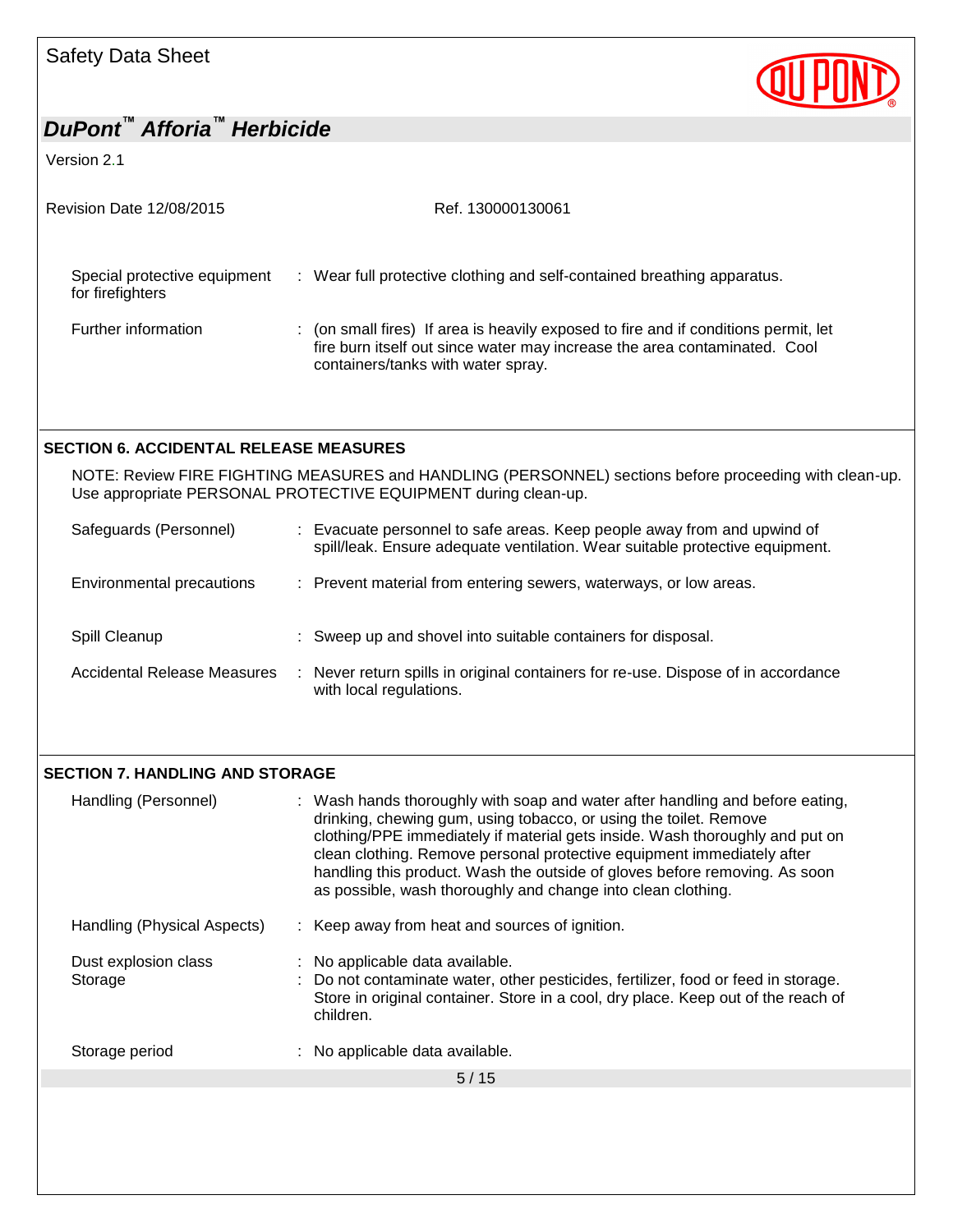Version 2.1



#### **SECTION 8. EXPOSURE CONTROLS/PERSONAL PROTECTION**

| <b>Engineering controls</b>                                | Information presented in Section 8 conforms to the requirements of the<br>Occupational Safety and Health Administration (OSHA) Hazard<br>Communication Standard of 2012. See Section 15 for applicable information<br>conforming to the requirements of the Federal Insecticide Fungicide and<br>Rodenticide Act (FIFRA), as required by the US Environmental Protection<br>Agency (EPA), or by state Regulatory Agencies. When handlers use closed<br>systems, enclosed cabs, or aircraft in a manner that meets the requirements<br>listed in the Worker Protection Standard (WPS) for agricultural pesticides [40<br>CFR 170.240 (d)(4-6)], the handler PPE requirements may be reduced or<br>modified as specified in the WPS. IMPORTANT: When reduced PPE is worn<br>because a closed system is being used, handlers must be provided all PPE<br>specified for "Applicators and Other Handlers" and have such PPE<br>immediately available for use in an emergency, such as a spill or equipment<br>breakdown. |
|------------------------------------------------------------|---------------------------------------------------------------------------------------------------------------------------------------------------------------------------------------------------------------------------------------------------------------------------------------------------------------------------------------------------------------------------------------------------------------------------------------------------------------------------------------------------------------------------------------------------------------------------------------------------------------------------------------------------------------------------------------------------------------------------------------------------------------------------------------------------------------------------------------------------------------------------------------------------------------------------------------------------------------------------------------------------------------------|
| Personal protective equipment<br>Skin and body protection  | Mixers, loaders, applicators and other handlers must wear:<br>Long sleeved shirt and long pants<br>Chemical resistant gloves made of any waterproof material, such as<br>polyethylene or polyvinyl chloride.<br>Shoes plus socks<br>PPE required for early entry to treated areas that is permitted under the<br>Worker Protection Standard and that involves contact with anything that has<br>been treated, such as plants, soil, or water, is:<br>Coveralls<br>Chemical resistant gloves made of any waterproof material, such as<br>polyethylene or polyvinyl chloride.<br>Shoes plus socks                                                                                                                                                                                                                                                                                                                                                                                                                     |
| Protective measures                                        | Discard clothing and other absorbent materials that have been drenched or<br>heavily contaminated with this product. Do not reuse them. Follow<br>manufacturer's instructions for cleaning/maintaining PPE. If no such<br>instructions for washables exist, use detergent and hot water. Keep and<br>wash PPE separately from other laundry. Use this product in accordance with<br>its label.                                                                                                                                                                                                                                                                                                                                                                                                                                                                                                                                                                                                                      |
| <b>Exposure Guidelines</b><br><b>Exposure Limit Values</b> |                                                                                                                                                                                                                                                                                                                                                                                                                                                                                                                                                                                                                                                                                                                                                                                                                                                                                                                                                                                                                     |
|                                                            | 6/15                                                                                                                                                                                                                                                                                                                                                                                                                                                                                                                                                                                                                                                                                                                                                                                                                                                                                                                                                                                                                |
|                                                            |                                                                                                                                                                                                                                                                                                                                                                                                                                                                                                                                                                                                                                                                                                                                                                                                                                                                                                                                                                                                                     |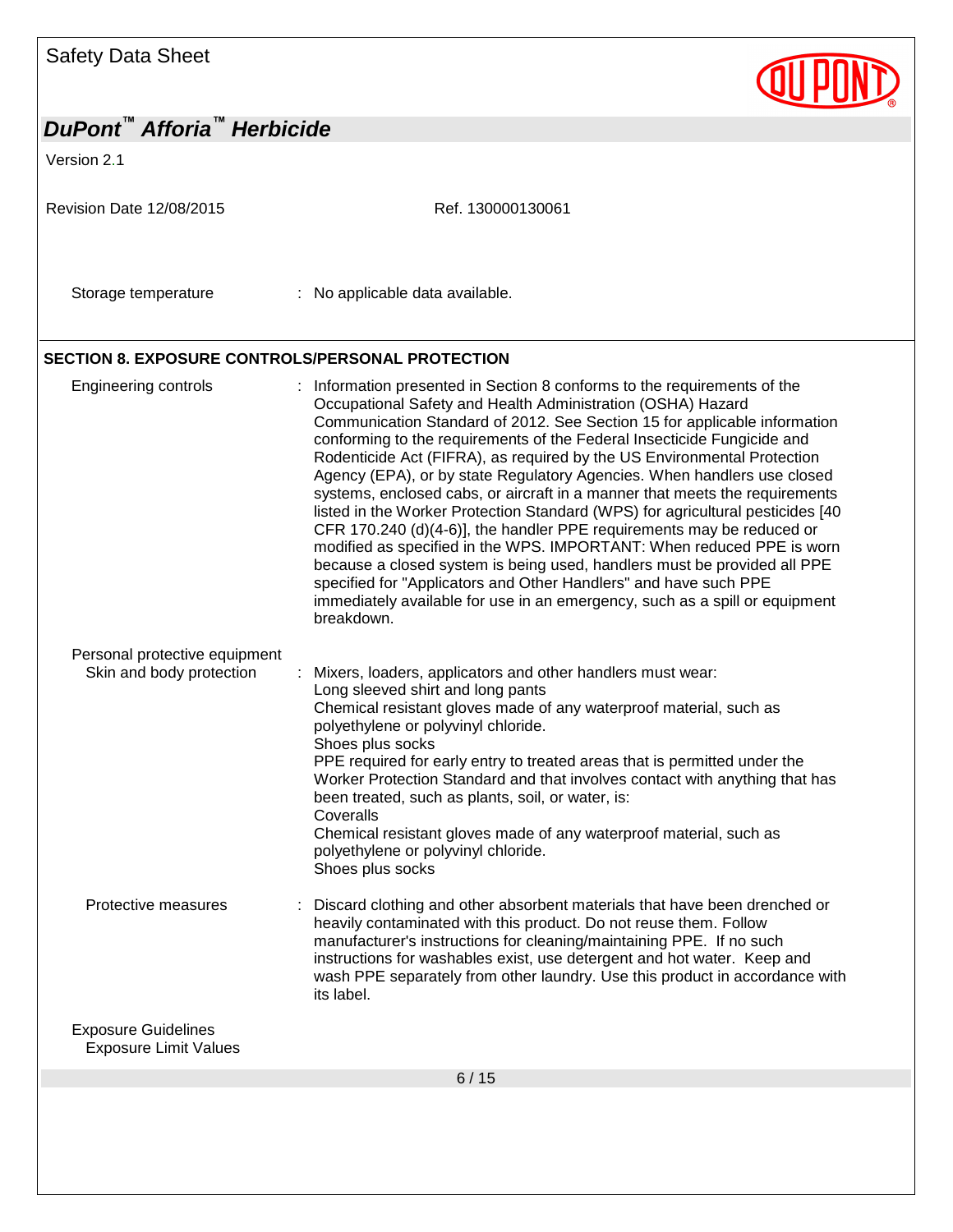

## *DuPont™ Afforia™ Herbicide* Version 2.1 Revision Date 12/08/2015 Ref. 130000130061 7 / 15 Flumioxazin No applicable data available. Tribenuron methyl AEL \* (DUPONT) 0.5 mg/m3 12 hr. TWA AEL \* (DUPONT) 1 mg/m3 8 hr. TWA Thifensulfuron methyl<br>AEL \*  $(DUPONT)$  5 mg/m3 8 & 12 hr. TWA Total dust. Sodium carbonate AEL \* (DUPONT) 5 mg/m3 8 & 12 hr. TWA Total dust. Trisodium phosphate dodecahydrate No applicable data available. \* AEL is DuPont's Acceptable Exposure Limit. Where governmentally imposed occupational exposure limits which are lower than the AEL are in effect, such limits shall take precedence. **SECTION 9. PHYSICAL AND CHEMICAL PROPERTIES** Appearance Physical state : solid Form : granules Color : light brown, off-white Odor : Faint odour Odor threshold : No applicable data available. pH : 7.5 - 8.5 Melting point/range : No applicable data available. Boiling point/boiling range : No applicable data available.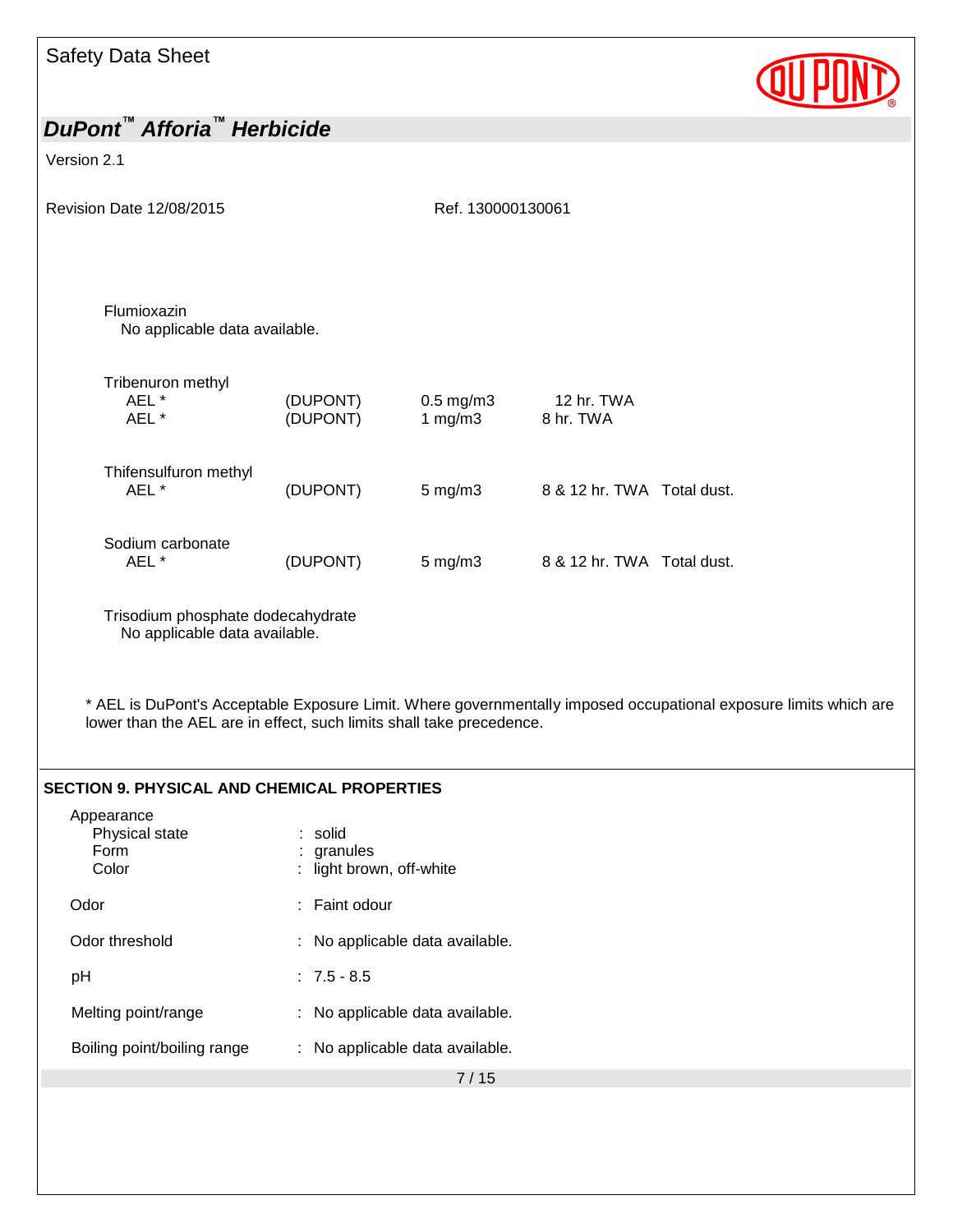Version 2.1

Revision Date 12/08/2015 Ref. 130000130061

| Flash point                                |    | No applicable data available. |
|--------------------------------------------|----|-------------------------------|
| Evaporation rate                           |    | No applicable data available. |
| Flammability (solid, gas)                  | ÷  | No applicable data available. |
| Upper explosion limit                      | t  | No applicable data available. |
| Lower explosion limit                      | ÷  | No applicable data available. |
| Vapour Pressure                            | t  | No applicable data available. |
| Vapour density                             | Ì. | No applicable data available. |
| Specific gravity (Relative<br>density)     | t  | No applicable data available. |
| <b>Bulk density</b>                        | ÷  | $0.47 - 0.67$ mg/l            |
| Water solubility                           |    | soluble                       |
| Solubility(ies)                            | t  | No applicable data available. |
| Partition coefficient: n-<br>octanol/water | t  | No applicable data available. |
| Auto-ignition temperature                  | ÷  | No applicable data available. |
| Decomposition temperature                  | ÷  | No applicable data available. |
| Viscosity, kinematic                       | İ. | No applicable data available. |
| Viscosity, dynamic                         | t  | No applicable data available. |
| <b>Oxidizing Substance</b>                 |    | The product is not oxidizing. |

#### **SECTION 10. STABILITY AND REACTIVITY**

| Reactivity<br>Chemical stability | : No applicable data available.<br>: Stable at normal temperatures and storage conditions. |
|----------------------------------|--------------------------------------------------------------------------------------------|
| Possibility of hazardous         | : Polymerization will not occur.                                                           |

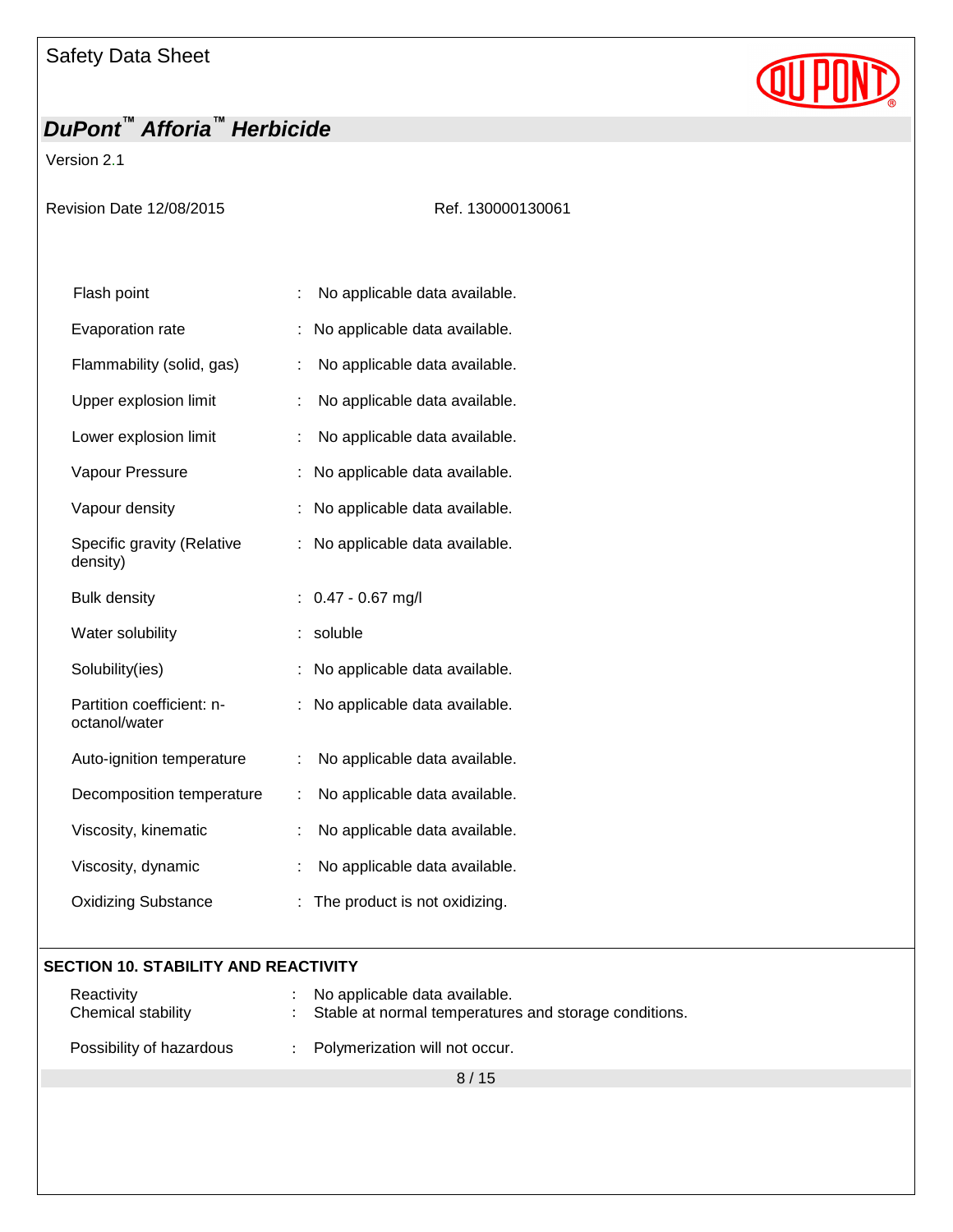Version 2.1

| <b>Revision Date 12/08/2015</b>     | Ref. 130000130061                        |
|-------------------------------------|------------------------------------------|
| reactions<br>Conditions to avoid    | None reasonably foreseeable.             |
| Incompatible materials              | No materials to be especially mentioned. |
| Hazardous decomposition<br>products | No applicable data available.            |

QUP

#### **SECTION 11. TOXICOLOGICAL INFORMATION**

| DuPont <sup>™</sup> Afforia <sup>™</sup> Herbicide |                                            |   |                                                                                                                                                                                                                                                                                                                                                                                                                                                                                           |
|----------------------------------------------------|--------------------------------------------|---|-------------------------------------------------------------------------------------------------------------------------------------------------------------------------------------------------------------------------------------------------------------------------------------------------------------------------------------------------------------------------------------------------------------------------------------------------------------------------------------------|
| Inhalation 4 h Acute<br>toxicity estimate          |                                            |   | $> 1.3$ mg/l, Rat                                                                                                                                                                                                                                                                                                                                                                                                                                                                         |
|                                                    | Dermal Acute toxicity<br>estimate          | ÷ | $>$ 2,273 mg/kg, Rabbit                                                                                                                                                                                                                                                                                                                                                                                                                                                                   |
|                                                    | Oral Acute toxicity estimate               | ÷ | > 5,000 mg/kg, Rat                                                                                                                                                                                                                                                                                                                                                                                                                                                                        |
|                                                    | Skin irritation                            |   | No skin irritation, Rabbit<br>Minimal effects that do not meet the threshold for classification.                                                                                                                                                                                                                                                                                                                                                                                          |
|                                                    | Eye irritation                             |   | No eye irritation, Rat<br>Minimal effects that do not meet the threshold for classification.                                                                                                                                                                                                                                                                                                                                                                                              |
|                                                    | Sensitisation                              |   | The product is a skin sensitiser, sub-category 1B., Guinea pig                                                                                                                                                                                                                                                                                                                                                                                                                            |
| Flumioxazin                                        | Further information<br>Further information |   | Information given is based on data on the components.<br>Information presented in this Section conforms to the requirements of<br>the Occupational Safety and Health Administration (OSHA) Hazard<br>Communication Standard of 2012. See Section 15 for applicable<br>information conforming to the requirements of the Federal Insecticide<br>Fungicide and Rodenticide Act (FIFRA), as required by the US<br>Environmental Protection Agency (EPA), or by state Regulatory<br>Agencies. |
|                                                    | Repeated dose toxicity                     |   | Ingestion<br>Rat                                                                                                                                                                                                                                                                                                                                                                                                                                                                          |
|                                                    |                                            |   | No toxicological effects warranting significant target organ toxicity<br>classification were seen below the recommended guidance values for<br>classification., altered hematology, Organ weight changes                                                                                                                                                                                                                                                                                  |
|                                                    |                                            |   | Ingestion<br>Dog                                                                                                                                                                                                                                                                                                                                                                                                                                                                          |
|                                                    |                                            |   | 9/15                                                                                                                                                                                                                                                                                                                                                                                                                                                                                      |
|                                                    |                                            |   |                                                                                                                                                                                                                                                                                                                                                                                                                                                                                           |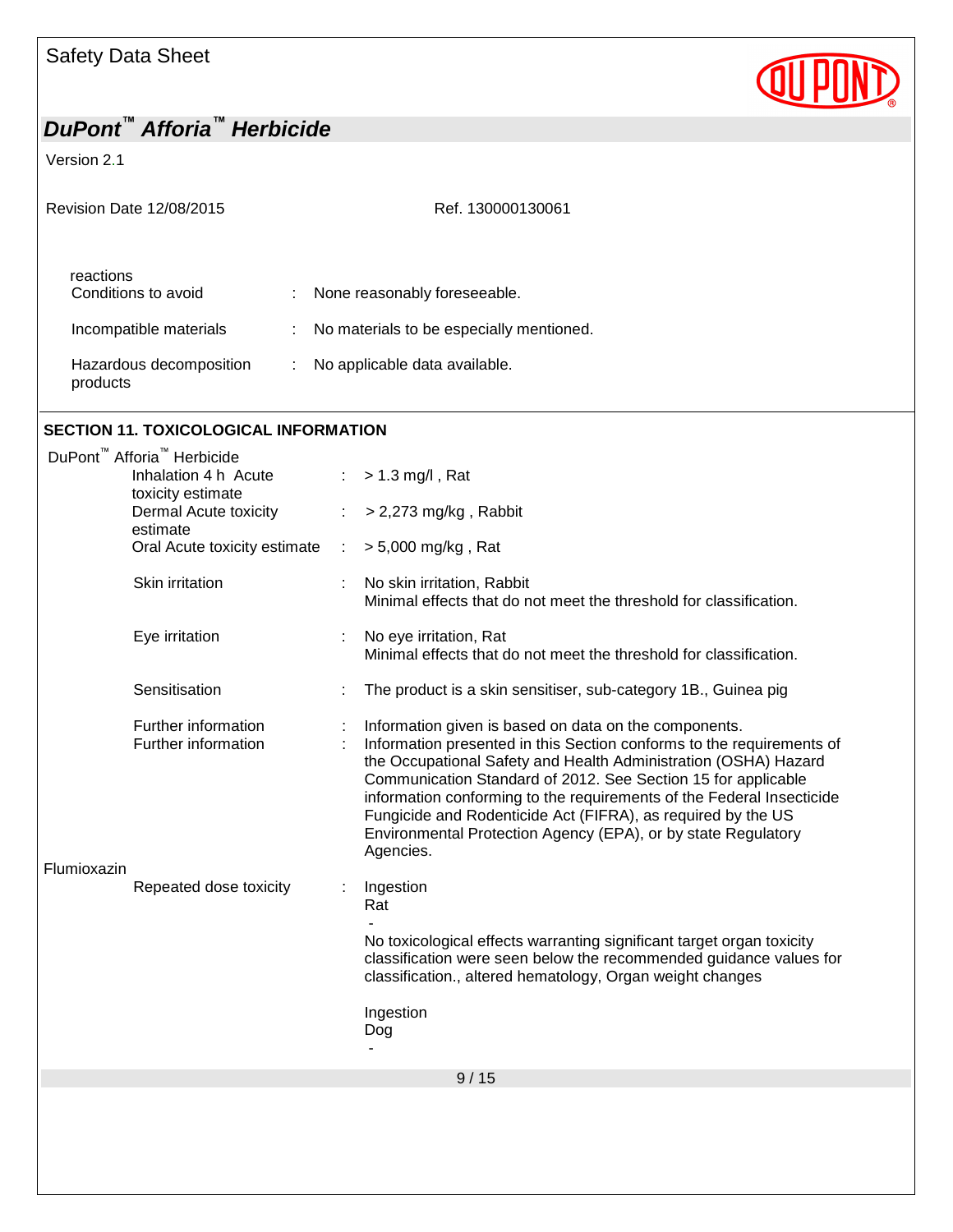Version 2.1

| Revision Date 12/08/2015 |                                             |  | Ref. 130000130061                                                                                                                                                                                                         |  |
|--------------------------|---------------------------------------------|--|---------------------------------------------------------------------------------------------------------------------------------------------------------------------------------------------------------------------------|--|
|                          |                                             |  | No toxicological effects warranting significant target organ toxicity<br>classification were seen below the recommended guidance values for<br>classification., altered hematology, Organ weight changes                  |  |
|                          | Carcinogenicity                             |  | Animal testing did not show any carcinogenic effects.                                                                                                                                                                     |  |
|                          | Mutagenicity                                |  | Animal testing did not show any mutagenic effects.<br>Did not cause genetic damage in cultured bacterial cells.<br>Genetic damage in cultured mammalian cells was observed in some<br>laboratory tests but not in others. |  |
|                          | Reproductive toxicity                       |  | Some evidence of adverse effects on sexual function and fertility,<br>and/or on development, based on animal experiments.                                                                                                 |  |
|                          | Teratogenicity                              |  | Animal testing showed effects on embryo-foetal development at levels<br>below those causing maternal toxicity.                                                                                                            |  |
|                          | Tribenuron methyl<br>Repeated dose toxicity |  | The following effects occurred at levels of exposure that significantly<br>exceed those expected under labeled usage conditions.                                                                                          |  |
|                          |                                             |  | Oral - feed<br>Mouse<br>- 90 d<br>NOAEL: 500 mg/kg<br>Reduced body weight gain                                                                                                                                            |  |
|                          |                                             |  | Oral<br>Rat<br>- 28 d<br>Reduced body weight gain                                                                                                                                                                         |  |
|                          | Carcinogenicity                             |  | Not classifiable as a human carcinogen.<br>An increased incidence of tumours was observed in laboratory<br>animals.<br>Target(s):<br>Mammary glands                                                                       |  |
|                          | Mutagenicity                                |  | Animal testing did not show any mutagenic effects.<br>Tests on bacterial or mammalian cell cultures did not show mutagenic<br>effects.                                                                                    |  |
|                          | Reproductive toxicity                       |  | No toxicity to reproduction                                                                                                                                                                                               |  |
|                          |                                             |  | 10/15                                                                                                                                                                                                                     |  |
|                          |                                             |  |                                                                                                                                                                                                                           |  |

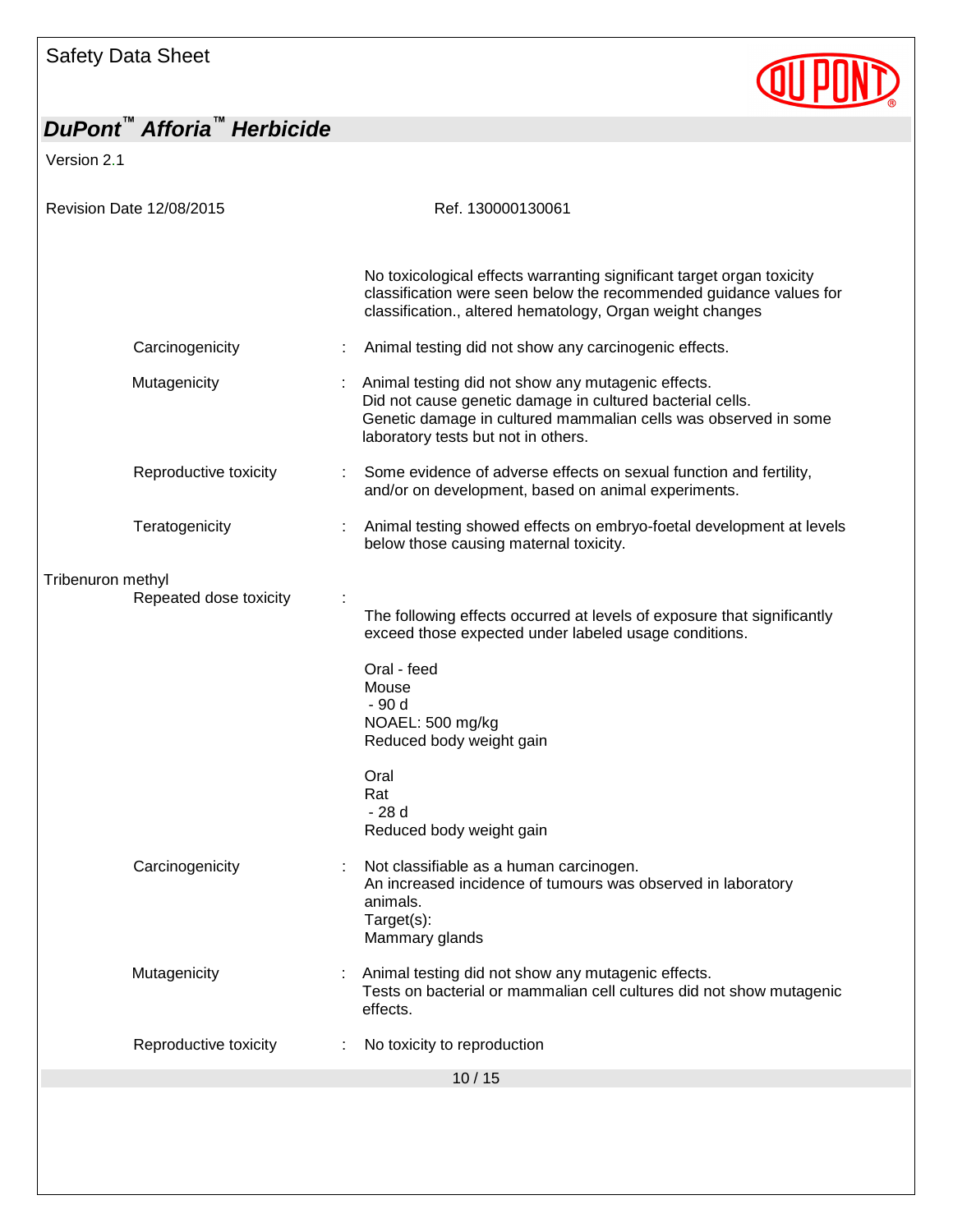## *DuPont™ Afforia™ Herbicide* Version 2.1 Revision Date 12/08/2015 Ref. 130000130061 Thifensulfuron methyl Repeated dose toxicity : The following effects occurred at levels of exposure that significantly exceed those expected under labeled usage conditions. Oral - feed multiple species - Reduced body weight gain Carcinogenicity **Exercise :** Animal testing did not show any carcinogenic effects. Mutagenicity : Tests on bacterial or mammalian cell cultures did not show mutagenic effects. Animal testing did not show any mutagenic effects. Reproductive toxicity : No toxicity to reproduction Animal testing showed no reproductive toxicity. Teratogenicity : Did not show teratogenic effects in animal experiments.

#### Animal testing showed effects on embryo-fetal development at levels equal to or above those causing maternal toxicity. Sodium carbonate Repeated dose toxicity : Inhalation Rat -

Respiratory tract irritation

| Mutagenicity          | Tests on bacterial or mammalian cell cultures did not show mutagenic<br>effects.<br>Evidence suggests this substance does not cause genetic damage in<br>animals. |
|-----------------------|-------------------------------------------------------------------------------------------------------------------------------------------------------------------|
| Reproductive toxicity | Animal testing showed no reproductive toxicity.                                                                                                                   |
| Teratogenicity        | Animal testing showed no developmental toxicity.                                                                                                                  |

#### **Carcinogenicity**

The carcinogenicity classifications for this product and/or its ingredients have been determined according to HazCom 2012, Appendix A.6. The classifications may differ from those listed in the National Toxicology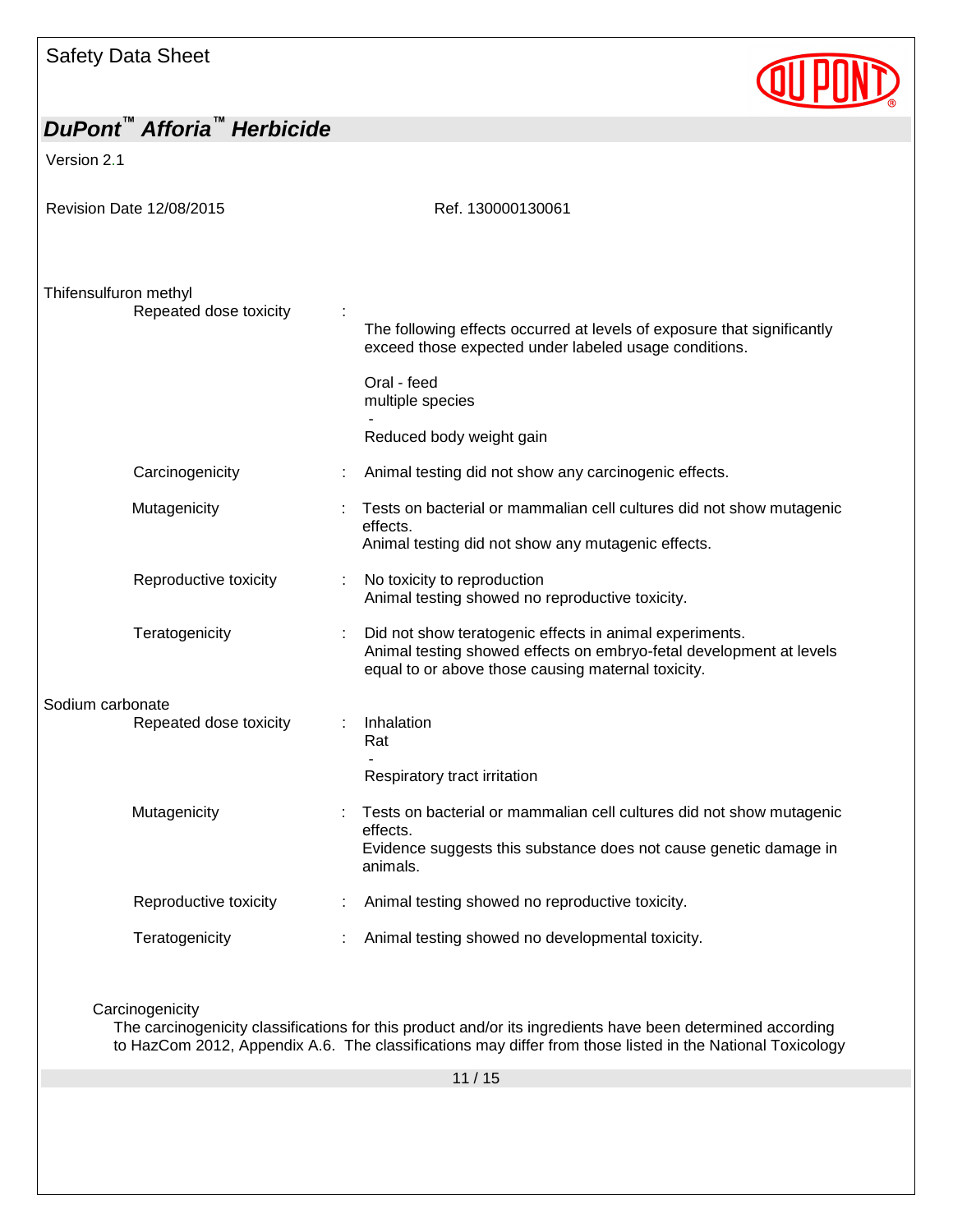Version 2.1

Revision Date 12/08/2015 Ref. 130000130061

Program (NTP) Report on Carcinogens (latest edition) or those found to be a potential carcinogen in the International Agency for Research on Cancer (IARC) Monographs (latest edition).

None of the components present in this material at concentrations equal to or greater than 0.1% are listed by IARC, NTP, or OSHA, as a carcinogen.

## **SECTION 12. ECOLOGICAL INFORMATION** Aquatic Toxicity Flumioxazin 96 h LC50 : Cyprinus carpio (Carp) > 1.3 mg/l 72 h EC50 : Desmodesmus subspicatus (green algae) 0.0006 mg/l 72 h NOEC : Desmodesmus subspicatus (green algae) 0.00023 mg/l 48 h EC50 : Daphnia magna (Water flea) 17 mg/l Tribenuron methyl 96 h LC50 : Oncorhynchus mykiss (rainbow trout) 738 mg/l 120 h EC50 : Pseudokirchneriella subcapitata (microalgae) 0.11 mg/l 14 d EC50 : Lemna gibba (duckweed) 0.00425 mg/l 48 h EC50 : Daphnia magna (Water flea) > 894 mg/l Thifensulfuron methyl 96 h LC50 : Oncorhynchus mykiss (rainbow trout) > 100 mg/l 14 d EC50 : Lemna minor (duckweed) 0.0013 mg/l 48 h EC50 : Daphnia magna (Water flea) 470 mg/l 28 d : NOEC Americamysis bahia (mysid shrimp) 7.93 mg/l Sodium carbonate 96 h LC50 : Lepomis macrochirus (Bluegill sunfish) 300 mg/l 48 h LC50 : Ceriodaphnia dubia (water flea) 200 - 227 mg/l 4 d : EC50 Daphnia magna (Water flea) 228 - 297 mg/l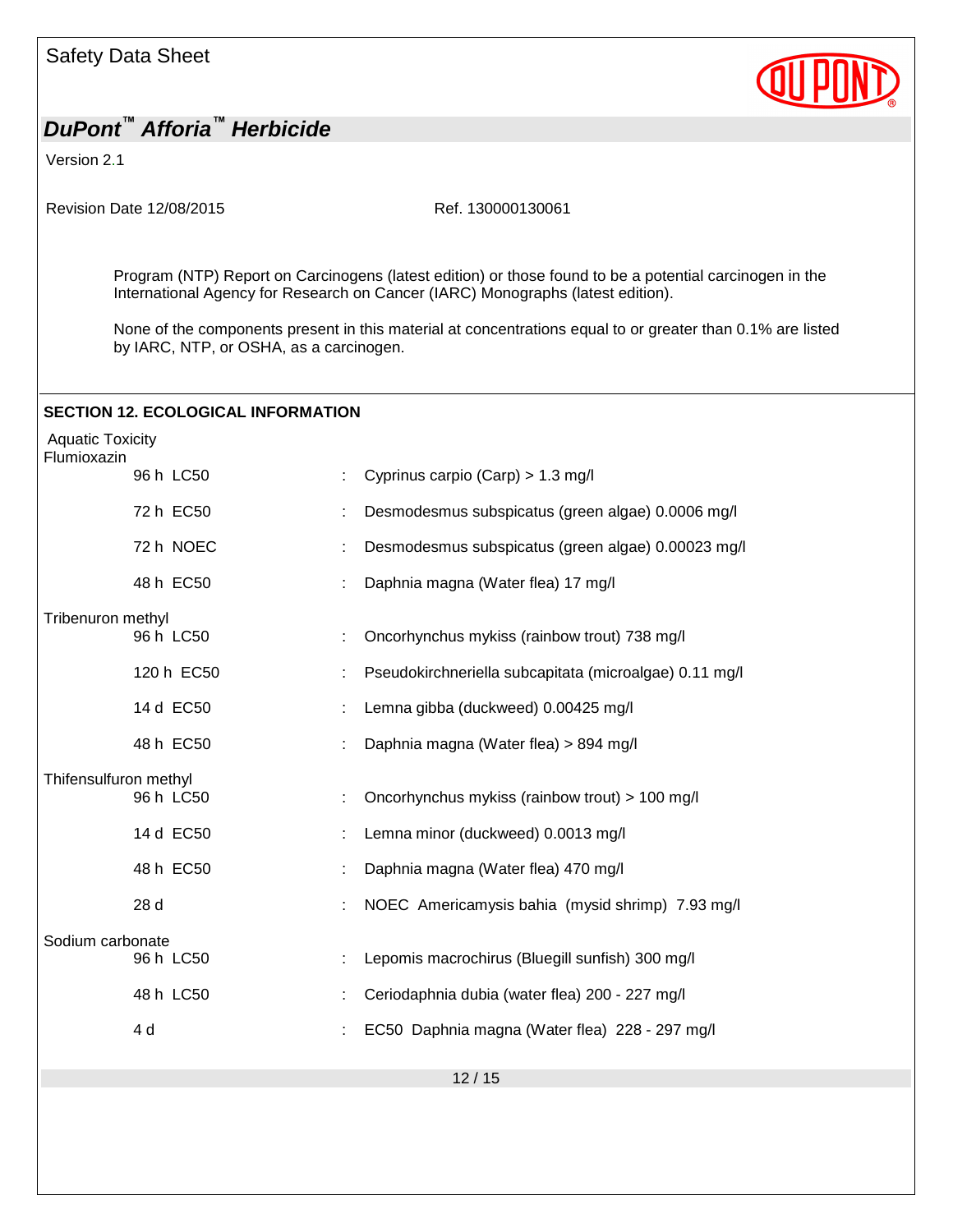# QUPOND

| DuPont <sup>™</sup> Afforia <sup>™</sup> Herbicide                                |                                                                                                                                                                                                                                                                                                                                                                                                                                                                                                                                                                                                       |  |  |
|-----------------------------------------------------------------------------------|-------------------------------------------------------------------------------------------------------------------------------------------------------------------------------------------------------------------------------------------------------------------------------------------------------------------------------------------------------------------------------------------------------------------------------------------------------------------------------------------------------------------------------------------------------------------------------------------------------|--|--|
| Version 2.1                                                                       |                                                                                                                                                                                                                                                                                                                                                                                                                                                                                                                                                                                                       |  |  |
| Revision Date 12/08/2015                                                          | Ref. 130000130061                                                                                                                                                                                                                                                                                                                                                                                                                                                                                                                                                                                     |  |  |
| Trisodium phosphate dodecahydrate<br>96 h EC50                                    | Gambusia affinis (Mosquito fish) 151 mg/l                                                                                                                                                                                                                                                                                                                                                                                                                                                                                                                                                             |  |  |
| 96 h EC50                                                                         | Daphnia magna (Water flea) 126 mg/l                                                                                                                                                                                                                                                                                                                                                                                                                                                                                                                                                                   |  |  |
| <b>Environmental Fate</b>                                                         |                                                                                                                                                                                                                                                                                                                                                                                                                                                                                                                                                                                                       |  |  |
| Sodium carbonate<br>Biodegradability                                              | The methods for determining biodegradability are not applicable to<br>inorganic substances.                                                                                                                                                                                                                                                                                                                                                                                                                                                                                                           |  |  |
| <b>Bioaccumulation</b>                                                            | Does not bioaccumulate.                                                                                                                                                                                                                                                                                                                                                                                                                                                                                                                                                                               |  |  |
| Additional ecological information                                                 | Environmental Hazards: This product is toxic to non-target plants.<br>Toxic to aquatic organisms. Do not apply directly to water, or to areas<br>where surface water is present, or to intertidal areas below the mean<br>high water mark. Do not apply where/when conditions favour runoff.<br>Run-off from treated areas may be hazardous to aquatic organisms in<br>neighboring areas. Do not contaminate water when cleaning<br>equipment or disposing of equipment washwaters or rinsate. See<br>product label for additional application instructions relating to<br>environmental precautions. |  |  |
| <b>SECTION 13. DISPOSAL CONSIDERATIONS</b><br>Waste disposal methods -<br>Product | : Do not contaminate water, food or feed by disposal. Wastes resulting from the<br>use of this product must be disposed of on site or at an approved waste<br>disposal facility.                                                                                                                                                                                                                                                                                                                                                                                                                      |  |  |
| Waste disposal methods -<br>Container                                             | : Container Refilling and Disposal:<br>Refer to the product label for instructions.<br>Do not transport if this container is damaged or leaking.<br>In the event of a major spill, fire or other emergency, call 1-800-441-3637 day<br>or night.                                                                                                                                                                                                                                                                                                                                                      |  |  |
| Contaminated packaging                                                            | : No applicable data available.                                                                                                                                                                                                                                                                                                                                                                                                                                                                                                                                                                       |  |  |
| <b>SECTION 14. TRANSPORT INFORMATION</b>                                          |                                                                                                                                                                                                                                                                                                                                                                                                                                                                                                                                                                                                       |  |  |
|                                                                                   |                                                                                                                                                                                                                                                                                                                                                                                                                                                                                                                                                                                                       |  |  |
|                                                                                   | 13/15                                                                                                                                                                                                                                                                                                                                                                                                                                                                                                                                                                                                 |  |  |
|                                                                                   |                                                                                                                                                                                                                                                                                                                                                                                                                                                                                                                                                                                                       |  |  |
|                                                                                   |                                                                                                                                                                                                                                                                                                                                                                                                                                                                                                                                                                                                       |  |  |
|                                                                                   |                                                                                                                                                                                                                                                                                                                                                                                                                                                                                                                                                                                                       |  |  |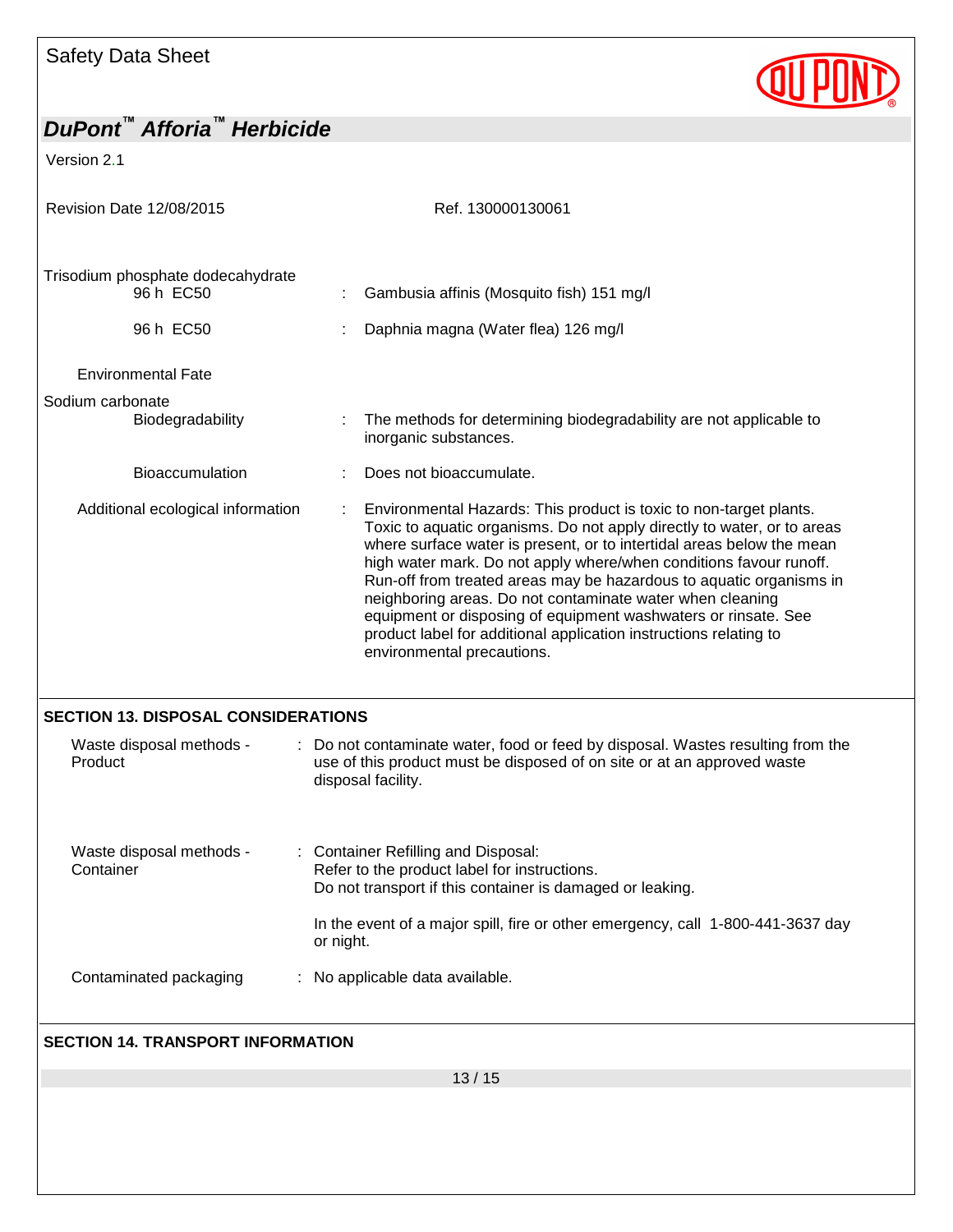Version 2.1

| Revision Date 12/08/2015 |                                                                                                                                                 | Ref. 130000130061                                                                                                                                                                                                                                    |  |  |
|--------------------------|-------------------------------------------------------------------------------------------------------------------------------------------------|------------------------------------------------------------------------------------------------------------------------------------------------------------------------------------------------------------------------------------------------------|--|--|
| IATA_C                   | UN number                                                                                                                                       | : 3077                                                                                                                                                                                                                                               |  |  |
| <b>IMDG</b>              | Proper shipping name<br>Class<br>Packing group<br>Labelling No.<br>UN number<br>Proper shipping name<br>Class<br>Packing group<br>Labelling No. | : Environmentally hazardous substance, solid, n.o.s.<br>(Flumioxazin, Tribenuron methyl)<br>9<br>$\pm$ 111<br>: 9MI<br>: 3077<br>: ENVIRONMENTALLY HAZARDOUS SUBSTANCE,<br>SOLID, N.O.S. (Flumioxazin, Tribenuron methyl)<br>: 9<br>$\pm$ 111<br>: 9 |  |  |
|                          | Marine pollutant                                                                                                                                | : yes (Flumioxazin, Tribenuron methyl)                                                                                                                                                                                                               |  |  |
|                          | Not regulated as a hazardous material by DOT.                                                                                                   |                                                                                                                                                                                                                                                      |  |  |
|                          |                                                                                                                                                 |                                                                                                                                                                                                                                                      |  |  |

QUPOND

### **SECTION 15. REGULATORY INFORMATION**

| Other regulations  | : This Safety Data Sheet is for a pesticide product registered by the US<br>Environmental Protection Agency (USEPA) and various state regulatory<br>agencies, and is therefore also subject to certain requirements under US and<br>state pesticide laws, including the Federal Insecticide Fungicide and<br>Rodenticide Act (FIFRA). These requirements differ from the classification<br>criteria and hazard information required by OSHA for safety data sheets, and<br>for workplace labels of non-pesticide chemicals. The following is information<br>determined by USEPA, and various states.<br>CAUTION!<br>Harmful if absorbed through the skin or inhaled. Causes moderate eye<br>irritation. Prolonged or frequently repeated skin contact may cause allergic<br>reactions in some individuals. Avoid contact with skin, eyes and clothing.<br>Avoid breathing dust or spray mist. Wash hands thoroughly with soap and<br>water after handling and before eating, drinking, chewing gum, using tobacco,<br>or using the toilet. Remove and wash contaminated clothing before re-use.<br>This product is toxic to: Aquatic invertebrates |
|--------------------|----------------------------------------------------------------------------------------------------------------------------------------------------------------------------------------------------------------------------------------------------------------------------------------------------------------------------------------------------------------------------------------------------------------------------------------------------------------------------------------------------------------------------------------------------------------------------------------------------------------------------------------------------------------------------------------------------------------------------------------------------------------------------------------------------------------------------------------------------------------------------------------------------------------------------------------------------------------------------------------------------------------------------------------------------------------------------------------------------------------------------------------------------|
| SARA 313 Regulated | : Tribenuron methyl                                                                                                                                                                                                                                                                                                                                                                                                                                                                                                                                                                                                                                                                                                                                                                                                                                                                                                                                                                                                                                                                                                                                |
|                    | 14/15                                                                                                                                                                                                                                                                                                                                                                                                                                                                                                                                                                                                                                                                                                                                                                                                                                                                                                                                                                                                                                                                                                                                              |
|                    |                                                                                                                                                                                                                                                                                                                                                                                                                                                                                                                                                                                                                                                                                                                                                                                                                                                                                                                                                                                                                                                                                                                                                    |